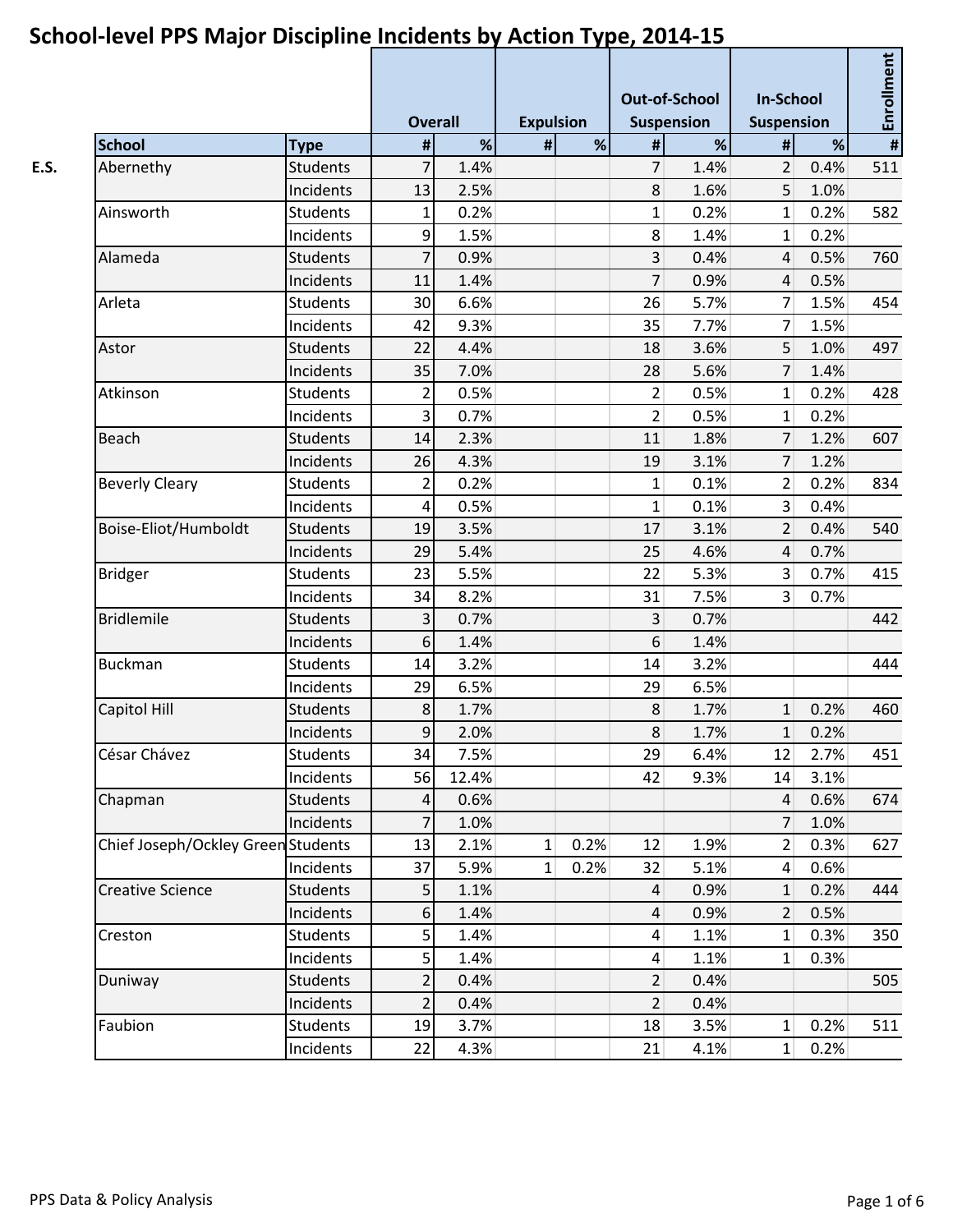|                            |                 | <b>Overall</b> |      | <b>Expulsion</b> |      | <b>Out-of-School</b><br><b>Suspension</b> |      | <b>In-School</b><br>Suspension |      | Enrollment |  |
|----------------------------|-----------------|----------------|------|------------------|------|-------------------------------------------|------|--------------------------------|------|------------|--|
| <b>School</b>              | <b>Type</b>     | $\pmb{\#}$     | %    | $\pmb{\sharp}$   | $\%$ | $\#$                                      | %    | #                              | %    | $\pmb{\#}$ |  |
| <b>Forest Park</b>         | <b>Students</b> |                |      |                  |      |                                           |      |                                |      | 486        |  |
|                            | Incidents       |                |      |                  |      |                                           |      |                                |      |            |  |
| Glencoe                    | <b>Students</b> | 6              | 1.2% |                  |      | $\overline{3}$                            | 0.6% | 3 <sup>1</sup>                 | 0.6% | 503        |  |
|                            | Incidents       | 8              | 1.6% |                  |      | 5                                         | 1.0% | $\overline{3}$                 | 0.6% |            |  |
| Grout                      | <b>Students</b> | $9\,$          | 2.3% |                  |      | $\overline{7}$                            | 1.8% | 2 <sup>1</sup>                 | 0.5% | 389        |  |
|                            | Incidents       | 21             | 5.4% |                  |      | 19                                        | 4.9% | 2                              | 0.5% |            |  |
| <b>Harrison Park</b>       | <b>Students</b> | 43             | 5.8% |                  |      | 41                                        | 5.5% | $\overline{2}$                 | 0.3% | 742        |  |
|                            | Incidents       | 71             | 9.6% |                  |      | 69                                        | 9.3% | 2 <sup>1</sup>                 | 0.3% |            |  |
| Hayhurst                   | <b>Students</b> | 10             | 2.1% |                  |      | 9                                         | 1.9% | $\overline{4}$                 | 0.8% | 484        |  |
|                            | Incidents       | 27             | 5.6% |                  |      | 20                                        | 4.1% | $\overline{7}$                 | 1.4% |            |  |
| Irvington                  | Students        | $\mathbf{1}$   | 0.2% |                  |      | $\mathbf{1}$                              | 0.2% |                                |      | 485        |  |
| James John                 | Incidents       | $\mathbf{1}$   | 0.2% |                  |      | $\mathbf{1}$                              | 0.2% |                                |      |            |  |
|                            | <b>Students</b> | 4              | 0.9% |                  |      | $\overline{4}$                            | 0.9% |                                |      | 445        |  |
|                            | Incidents       | 6              | 1.3% |                  |      | 6                                         | 1.3% |                                |      |            |  |
| Kelly                      | <b>Students</b> | 17             | 2.7% |                  |      | 17                                        | 2.7% |                                |      | 631        |  |
|                            | Incidents       | 24             | 3.8% |                  |      | 24                                        | 3.8% |                                |      |            |  |
| King<br>Laurelhurst<br>Lee | <b>Students</b> | 9              | 2.4% |                  |      | $\overline{7}$                            | 1.9% | $\overline{2}$                 | 0.5% | 370        |  |
|                            | Incidents       | 10             | 2.7% |                  |      | $\overline{7}$                            | 1.9% | 3 <sup>1</sup>                 | 0.8% |            |  |
|                            | <b>Students</b> | 10             | 1.5% |                  |      | 10                                        | 1.5% |                                |      | 671        |  |
|                            | Incidents       | 15             | 2.2% |                  |      | 15                                        | 2.2% |                                |      |            |  |
|                            | <b>Students</b> | 17             | 3.9% |                  |      | 17                                        | 3.9% | 1                              | 0.2% | 431        |  |
|                            | Incidents       | 25             | 5.8% |                  |      | 24                                        | 5.6% | $\mathbf{1}$                   | 0.2% |            |  |
| Lent                       | <b>Students</b> | 28             | 5.0% | $\mathbf{1}$     | 0.2% | 24                                        | 4.3% | $\overline{4}$                 | 0.7% | 560        |  |
|                            | Incidents       | 45             | 8.0% | $\mathbf{1}$     | 0.2% | 40                                        | 7.1% | $\overline{4}$                 | 0.7% |            |  |
| Lewis                      | <b>Students</b> | 7              | 1.8% |                  |      | $\boldsymbol{6}$                          | 1.6% | $\overline{4}$                 | 1.0% | 382        |  |
|                            | Incidents       | 14             | 3.7% |                  |      | 10                                        | 2.6% | $\overline{4}$                 | 1.0% |            |  |
| Llewellyn                  | <b>Students</b> |                |      |                  |      |                                           |      |                                |      | 518        |  |
|                            | Incidents       |                |      |                  |      |                                           |      |                                |      |            |  |
| Maplewood                  | <b>Students</b> |                |      |                  |      |                                           |      |                                |      | 329        |  |
|                            | Incidents       |                |      |                  |      |                                           |      |                                |      |            |  |
| Markham                    | <b>Students</b> | 7              | 1.8% |                  |      | $6 \mid$                                  | 1.6% | $\mathbf{1}$                   | 0.3% | 386        |  |
|                            | Incidents       | 11             | 2.8% |                  |      | 10                                        | 2.6% | $\mathbf{1}$                   | 0.3% |            |  |
| Marysville                 | <b>Students</b> | 24             | 5.9% |                  |      | 12                                        | 3.0% | 19                             | 4.7% | 405        |  |
|                            | Incidents       | 39             | 9.6% |                  |      | 16                                        | 4.0% | 23                             | 5.7% |            |  |
| Peninsula                  | Students        | 12             | 3.0% |                  |      | $\overline{7}$                            | 1.8% | $6 \overline{6}$               | 1.5% | 396        |  |
|                            | Incidents       | 21             | 5.3% |                  |      | 10                                        | 2.5% | 11                             | 2.8% |            |  |
| Richmond                   | <b>Students</b> |                |      |                  |      |                                           |      |                                |      | 677        |  |
|                            | Incidents       |                |      |                  |      |                                           |      |                                |      |            |  |
| Rieke                      | Students        | $\mathbf{1}$   | 0.3% |                  |      |                                           |      | $\mathbf{1}$                   | 0.3% | 388        |  |
|                            | Incidents       | $\mathbf{1}$   | 0.3% |                  |      |                                           |      | $\mathbf{1}$                   | 0.3% |            |  |
| Rigler                     | Students        | 6              | 1.3% |                  |      | $6 \overline{6}$                          | 1.3% |                                |      | 480        |  |
|                            | Incidents       | $6 \mid$       | 1.3% |                  |      | $6 \overline{6}$                          | 1.3% |                                |      |            |  |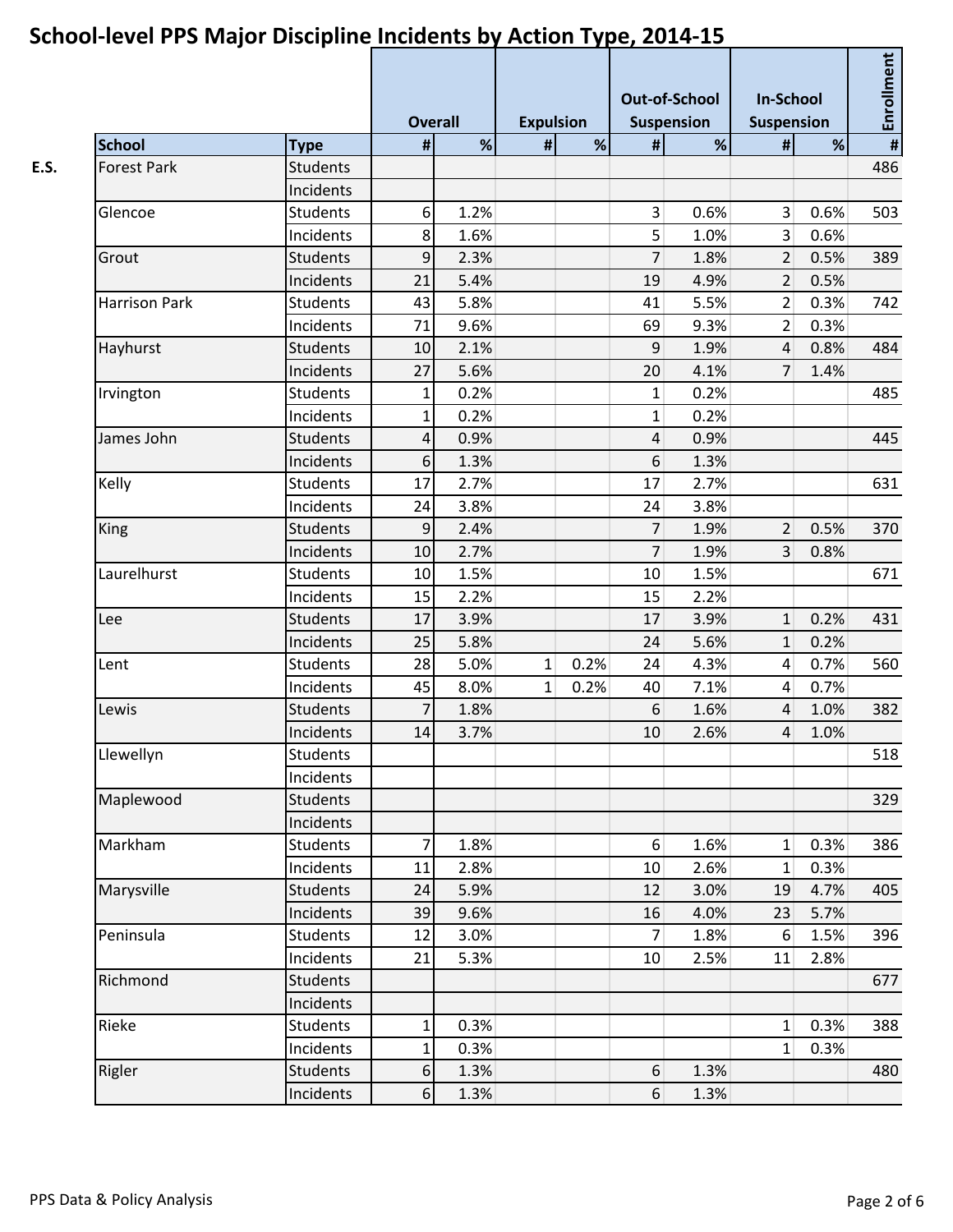|                         |                  |                | <b>Overall</b> |                | <b>Expulsion</b> |                  | <b>Out-of-School</b><br><b>Suspension</b> | <b>In-School</b><br><b>Suspension</b> |          | Enrollment     |  |
|-------------------------|------------------|----------------|----------------|----------------|------------------|------------------|-------------------------------------------|---------------------------------------|----------|----------------|--|
| <b>School</b>           | <b>Type</b>      | $\pmb{\sharp}$ | %              | #              | %                | #                | %                                         | #                                     | %        | $\pmb{\sharp}$ |  |
| <b>Rosa Parks</b>       | <b>Students</b>  | $\overline{9}$ | 2.6%           |                |                  | 9                | 2.6%                                      | $\mathbf{1}$                          | 0.3%     | 341            |  |
|                         | Incidents        | 14             | 4.1%           |                |                  | 13               | 3.8%                                      | $\mathbf{1}$                          | 0.3%     |                |  |
| Roseway Heights         | <b>Students</b>  | 27             | 4.0%           |                |                  | 22               | 3.3%                                      | $\overline{9}$                        | 1.3%     | 668            |  |
|                         | Incidents        | 50             | 7.5%           |                |                  | 40               | 6.0%                                      | 10                                    | 1.5%     |                |  |
| Sabin                   | <b>Students</b>  | 5              | 1.0%           |                |                  | $\overline{3}$   | 0.6%                                      | $\overline{3}$                        | 0.6%     | 514            |  |
|                         | Incidents        | 7              | 1.4%           |                |                  | $\overline{3}$   | 0.6%                                      | $\vert$                               | 0.8%     |                |  |
| Scott                   | <b>Students</b>  | 22             | 4.6%           |                |                  | 19               | 4.0%                                      | $\overline{3}$                        | 0.6%     | 481            |  |
|                         | Incidents        | 30             | 6.2%           |                |                  | 27               | 5.6%                                      | $\overline{3}$                        | 0.6%     |                |  |
| Sitton                  | Students         | 6              | 1.5%           |                |                  | 6                | 1.5%                                      |                                       |          | 399            |  |
|                         | Incidents        | 6              | 1.5%           |                |                  | $6 \overline{6}$ | 1.5%                                      |                                       |          |                |  |
| Skyline                 | <b>Students</b>  | $\overline{3}$ | 1.0%           |                |                  | $\overline{3}$   | 1.0%                                      |                                       |          | 309            |  |
|                         | Incidents        | 6              | 1.9%           |                |                  | 6                | 1.9%                                      |                                       |          |                |  |
| Stephenson              | <b>Students</b>  | 1              | 0.3%           |                |                  | 1                | 0.3%                                      |                                       |          | 308            |  |
|                         | Incidents        | 1              | 0.3%           |                |                  | $\mathbf{1}$     | 0.3%                                      |                                       |          |                |  |
| Sunnyside Environmental | <b>Students</b>  | 7              | 1.2%           |                |                  | 7                | 1.2%                                      | $1\overline{ }$                       | 0.2%     | 586            |  |
|                         | Incidents        | 12             | 2.0%           |                |                  | 11               | 1.9%                                      | 1                                     | 0.2%     |                |  |
| Vernon                  | <b>Students</b>  | 5              | 1.3%           |                |                  | 5                | 1.3%                                      | 1                                     | 0.3%     | 386            |  |
|                         | Incidents        | 7              | 1.8%           |                |                  | $6 \overline{6}$ | 1.6%                                      | $\mathbf{1}$                          | 0.3%     |                |  |
| Vestal                  | <b>Students</b>  | 16             | 4.0%           |                |                  |                  |                                           | 16                                    | 4.0%     | 399            |  |
|                         | Incidents        | 17             | 4.3%           |                |                  |                  |                                           | 17                                    | 4.3%     |                |  |
| Whitman                 | <b>Students</b>  | 6              | 1.9%           |                |                  | $\overline{4}$   | 1.3%                                      | $\overline{3}$                        | 0.9%     | 316            |  |
|                         | Incidents        | 8              | 2.5%           |                |                  | 5                | 1.6%                                      | 3 <sup>1</sup>                        | 0.9%     |                |  |
| Winterhaven             | <b>Students</b>  | 6              | 1.7%           |                |                  | 3                | 0.9%                                      | $\overline{4}$                        | 1.2%     | 346            |  |
|                         | Incidents        | 10             | 2.9%           |                |                  | 3                | 0.9%                                      | $\overline{7}$                        | 2.0%     |                |  |
| Woodlawn                | Students         | 13             | 2.9%           |                |                  | 11               | 2.5%                                      | $\vert$ 2                             | 0.5%     | 443            |  |
|                         | Incidents        | 15             | 3.4%           |                |                  | 13               | 2.9%                                      | 2                                     | 0.5%     |                |  |
| Woodmere                | <b>Students</b>  | 24             | 7.1%           |                |                  | 21               | 6.2%                                      | 8                                     | 2.4%     | 338            |  |
|                         | Incidents        | 49             | 14.5%          |                |                  | 35               | 10.4%                                     | 14                                    | 4.1%     |                |  |
| Woodstock               | <b>Students</b>  | 6              | 1.2%           |                |                  | 6                | 1.2%                                      |                                       |          | 487            |  |
|                         | Incidents        | 7              | 1.4%           |                |                  | 7                | 1.4%                                      |                                       |          |                |  |
| <b>Total</b>            | <b>Students</b>  | 597            | 2.2%           | 2 <sup>1</sup> | 0.0%             | 495              | 1.8%                                      | 156                                   |          | 0.6% 27,015    |  |
|                         | <b>Incidents</b> | 969            | 3.6%           | $\overline{2}$ | 0.0%             | 770              | 2.9%                                      | 197                                   | 0.7%     |                |  |
| <b>Beaumont</b>         | <b>Students</b>  | 17             | 3.1%           |                |                  | 7                | 1.3%                                      | 12                                    | 2.2%     | 554            |  |
|                         | Incidents        | 26             | 4.7%           |                |                  | 10               | 1.8%                                      | 16                                    | 2.9%     |                |  |
| da Vinci                | <b>Students</b>  | $\overline{7}$ | 1.5%           |                |                  | 6                | 1.3%                                      | 2                                     | 0.4%     | 465            |  |
|                         | Incidents        | 10             | 2.2%           |                |                  | $\overline{7}$   | 1.5%                                      | 3 <sup>1</sup>                        | 0.6%     |                |  |
| George                  | <b>Students</b>  | 56             | 15.6%          | 2              | 0.6%             | 27               | 7.5%                                      |                                       | 40 11.1% | 359            |  |
|                         | Incidents        | 94             | 26.2%          | $\overline{2}$ | 0.6%             | 37               | 10.3%                                     |                                       | 55 15.3% |                |  |
| Gray                    | <b>Students</b>  | 7              | 1.3%           | $\mathbf{1}$   | 0.2%             | 6                | 1.1%                                      | 2                                     | 0.4%     | 527            |  |
|                         | Incidents        | 19             | 3.6%           | $\mathbf{1}$   | 0.2%             | 16               | 3.0%                                      | $\overline{2}$                        | 0.4%     |                |  |
| Hosford                 | <b>Students</b>  | 11             | 1.9%           |                |                  | 11               | 1.9%                                      |                                       |          | 591            |  |
|                         | Incidents        | 13             | 2.2%           |                |                  | 13               | 2.2%                                      |                                       |          |                |  |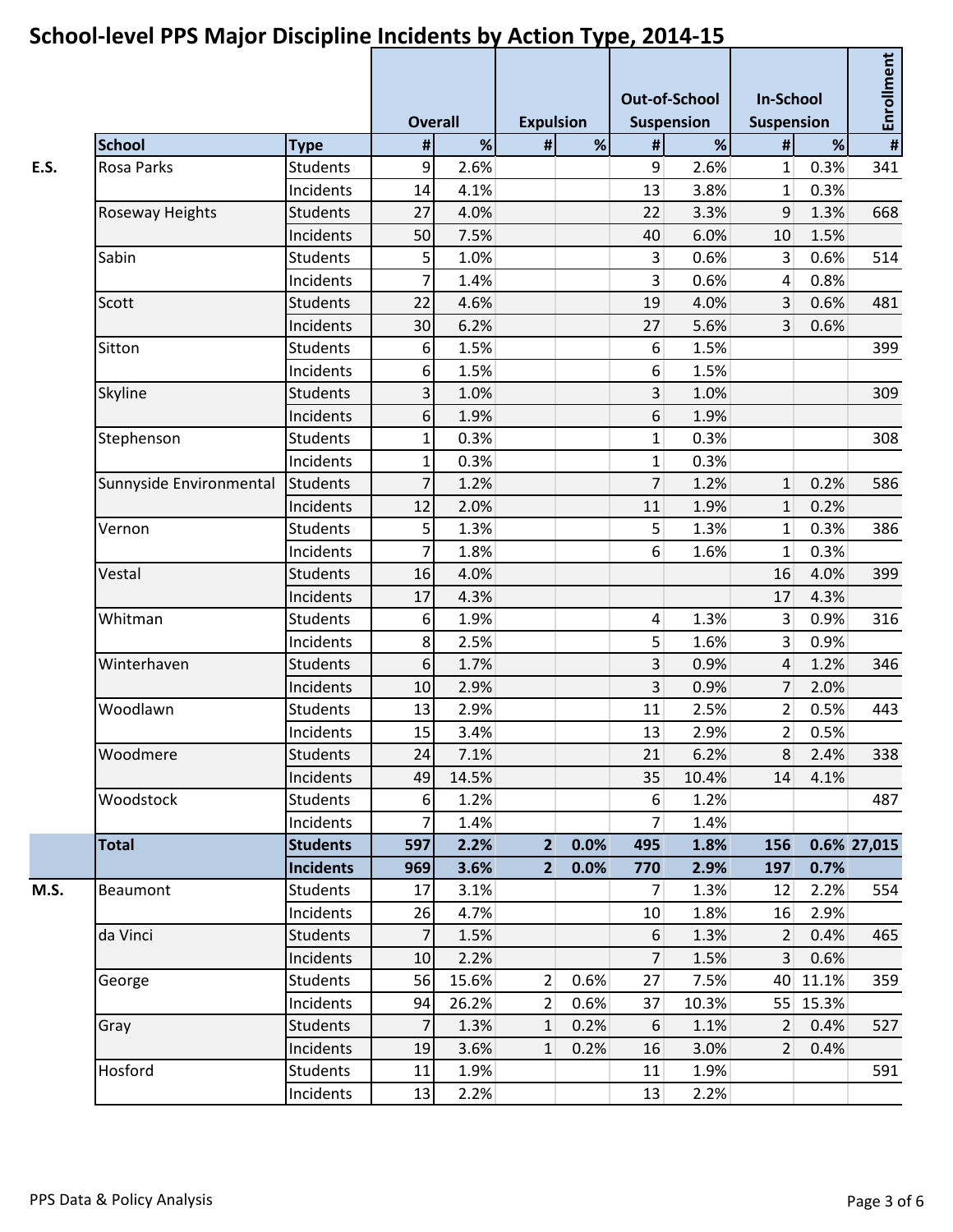#### **Overall Expulsion Out-of-School Suspension In-School Suspension Enrollment School Type # % # % # % # % # M.S.** Jackson Students | 15 2.7% 15 9 1.6% 8 1.5% 548 Incidents 20 3.6% 11 2.0% 9 1.6% Lane Students 20 4.2% 17 3.6% 8 1.7% 471 Incidents 34 7.2% 24 5.1% 10 2.1% Mt Tabor Students 9 1.4% 7 1.1% 3 0.5% 662 Incidents 11 1.7% 7 1.1% 4 0.6% Sellwood Students 11 2.0% 10 1.8% 1 0.2% 545  $Incidents$  14 2.6% 13 2.4% 1 0.2% West Sylvan Students 11 1.1% 1 0.1% 4 0.4% 9 0.9% 958 Incidents 19 2.0% 1 0.1% 5 0.5% 13 1.4% **Total Students 164 2.9% 4 0.1% 104 1.8% 85 1.5% 5,680 Incidents 260 4.6% 4 0.1% 143 2.5% 113 2.0% H.S.** Benson Students 46 5.2% 2 0.2% 39 4.4% 9 1.0% 879 Incidents 64 7.3% 2 0.2% 52 5.9% 10 1.1% Cleveland Students 30 2.0% 4 0.3% 27 1.8% 2 0.1% 1,516 Incidents 38 2.5% 4 0.3% 32 2.1% 2 0.1% Franklin Students 14 0.9% 3 0.2% 10 0.6% 1 0.1% 1,552 Incidents 15 1.0% 3 0.2% 11 0.7% 1 0.1% Grant Students 42 2.8% 6 0.4% 22 1.5% 19 1.3% 1,503 Incidents 51 3.4% 7 0.5% 22 1.5% 22 1.5% Jefferson Students 49 9.9% 3 0.6% 47 9.5% 1 0.2% 493 Incidents 71 14.4% 3 0.6% 67 13.6% 1 0.2% Lincoln Students 21 1.3% 1 0.1% 19 1.2% 2 0.1% 1,583 Incidents 24 1.5% 1 0.1% 20 1.3% 3 0.2% Madison Students 38 3.5% 3 0.3% 34 3.2% 2 0.2% 1,077 Incidents 46 4.3% 3 0.3% 41 3.8% 2 0.2% Roosevelt Students 75 7.9% 1 0.1% 62 6.5% 25 2.6% 947 Incidents 115 12.1% 1 0.1% 82 8.7% 32 3.4% Wilson Students 46 3.7% 1 0.1% 44 3.5% 3 0.2% 1,257 Incidents 79 6.3% 1 0.1% 74 5.9% 4 0.3% **Total Students 359 3.3% 24 0.2% 302 2.8% 64 0.6% 10,807 Incidents 503 4.7% 25 0.2% 401 3.7% 77 0.7% PPS Alt.** ACCESS Service Students | 10 3.3% 10 4 1.3% 9 3.0% 305 Incidents 20 6.6% 6 2.0% 14 4.6% Alliance \*\* Students 30 17.4% 2 1.2% 30 17.4% 172 Incidents 45 26.2% 2 1.2% 43 25.0% Metro. Learning Center Students | 4 0.9% 1 0.2% 3 0.7% 436 Incidents 4 0.9% 1 0.2% 3 0.7% Portland International Schostudents According to the Marine Students According to the Students Students According to the Students According to the Students According to the Students According to the Students According to t Incidents

**Total Students 44 4.7% 2 0.2% 35 3.7% 12 1.3% 944**

**Incidents 70 7.4% 2 0.2% 51 5.4% 17 1.8%**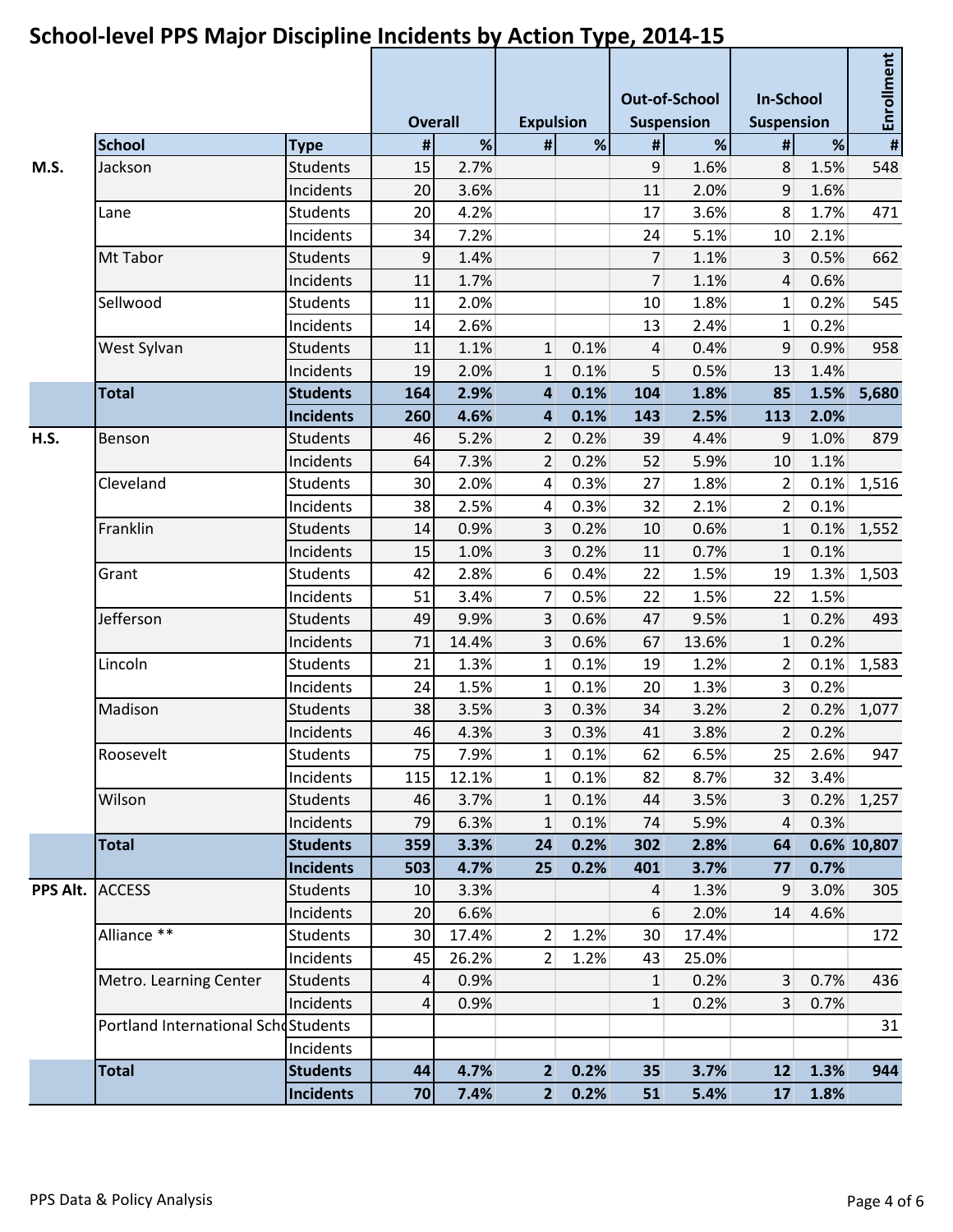|         | <u>Juliou-level I i J iviajul Discipline Indiaents by Action Type, 2014-15</u> |                 |                |        |                  |   |                                    |        |                                |   |                |  |
|---------|--------------------------------------------------------------------------------|-----------------|----------------|--------|------------------|---|------------------------------------|--------|--------------------------------|---|----------------|--|
|         |                                                                                |                 | <b>Overall</b> |        | <b>Expulsion</b> |   | <b>Out-of-School</b><br>Suspension |        | <b>In-School</b><br>Suspension |   | Enrollment     |  |
|         | <b>School</b>                                                                  | <b>Type</b>     | #              | %      | #                | % | #                                  | %      | #                              | % | $\pmb{\sharp}$ |  |
| Sp. Ed. | $CTC$ **                                                                       | <b>Students</b> | $1\vert$       | 0.7%   |                  |   | $\mathbf{1}$                       | 0.7%   |                                |   | 147            |  |
|         |                                                                                | Incidents       | $1\vert$       | 0.7%   |                  |   | $\mathbf{1}$                       | 0.7%   |                                |   |                |  |
|         | PPS Pioneer Programs **                                                        | <b>Students</b> | 66             | 55.5%  |                  |   | 66                                 | 55.5%  |                                |   | 119            |  |
|         |                                                                                | Incidents       | 143            | 120.2% |                  |   | 143                                | 120.2% |                                |   |                |  |
|         | <b>Total</b>                                                                   | <b>Students</b> | 67             | 25.2%  |                  |   | 67                                 | 25.2%  |                                |   | 266            |  |
|         |                                                                                | Incidents       | 144            | 54.1%  |                  |   | 144                                | 54.1%  |                                |   |                |  |
|         | <b>CBO Alt.</b> Mt Scott Park Learning Ctr Students                            |                 | 27             | 18.6%  |                  |   | 27                                 | 18.6%  |                                |   | 145            |  |
|         |                                                                                | Incidents       | 41             | 28.3%  |                  |   | 41                                 | 28.3%  |                                |   |                |  |
|         | <b>NAYA Early College Acaden Students</b>                                      |                 | 10             | 10.3%  |                  |   | 10                                 | 10.3%  |                                |   | 97             |  |
|         |                                                                                | Incidents       | 10             | 10.3%  |                  |   | 10                                 | 10.3%  |                                |   |                |  |
|         | <b>New Avenues</b>                                                             | <b>Students</b> |                |        |                  |   |                                    |        |                                |   | 14             |  |
|         |                                                                                | Incidents       |                |        |                  |   |                                    |        |                                |   |                |  |
|         | Open Meadow                                                                    | <b>Students</b> |                |        |                  |   |                                    |        |                                |   | 89             |  |
|         |                                                                                | Incidents       |                |        |                  |   |                                    |        |                                |   |                |  |
|         | Outside In                                                                     | <b>Students</b> |                |        |                  |   |                                    |        |                                |   | 14             |  |
|         |                                                                                | Incidents       |                |        |                  |   |                                    |        |                                |   |                |  |
|         | Rosemary Anderson                                                              | <b>Students</b> |                |        |                  |   |                                    |        |                                |   | 146            |  |
|         |                                                                                | Incidents       |                |        |                  |   |                                    |        |                                |   |                |  |
|         | <b>SE Works</b>                                                                | <b>Students</b> |                |        |                  |   |                                    |        |                                |   | 33             |  |
|         |                                                                                | Incidents       |                |        |                  |   |                                    |        |                                |   |                |  |
|         | <b>Youth Builders</b>                                                          | <b>Students</b> |                |        |                  |   |                                    |        |                                |   | 24             |  |
|         |                                                                                | Incidents       |                |        |                  |   |                                    |        |                                |   |                |  |
|         | Youth Progress Association Students                                            |                 |                |        |                  |   |                                    |        |                                |   | 39             |  |
|         |                                                                                | Incidents       |                |        |                  |   |                                    |        |                                |   |                |  |
|         | <b>Total</b>                                                                   | <b>Students</b> | 37             | 6.2%   |                  |   | 37                                 | 6.2%   |                                |   | 601            |  |
|         |                                                                                | Incidents       | 51             | 8.5%   |                  |   | 51                                 | 8.5%   |                                |   |                |  |